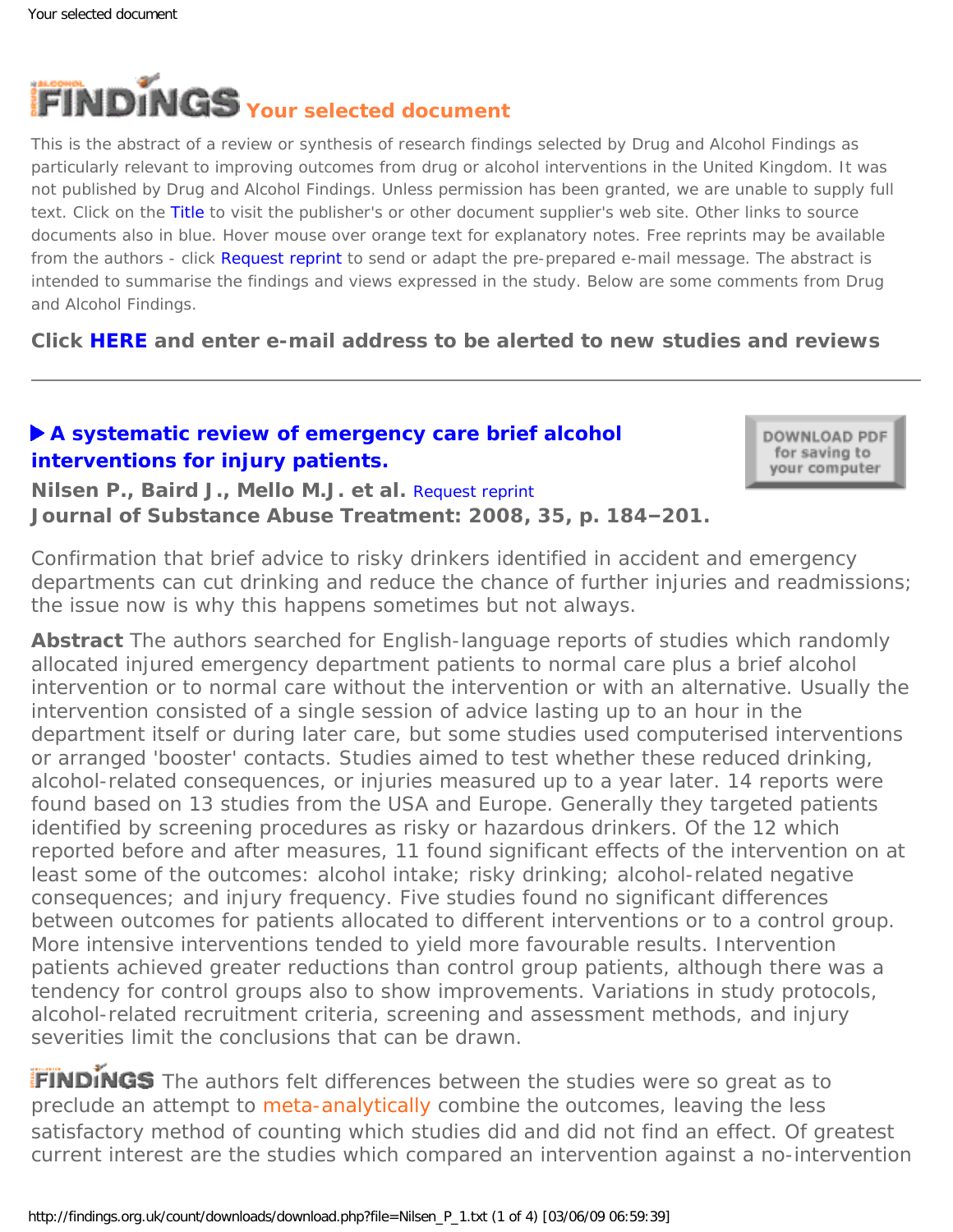## Your selected document

control group rather than against another intervention. Of such studies which looked for this outcome, four found the intervention further reduced drinking and four did not. Of the similar studies which measured negative consequences of drinking, four found intervention further reduced these, and two did not. Concerning injuries in particular, these were further reduced by intervention in two studies, but not in another. Combining these categories, six studies found that intervention further reduced drinking and/or drink related consequences, but four did not.

Unlike the featured analysis, another [recent review](https://findings.org.uk/count/downloads/download.php?file=Havard_A_2.txt) of brief emergency department alcohol interventions did not confine itself to injured patients, but excluded studies where the intervention was conducted during follow-on inpatient care. The result was an overlapping but different set of 13 studies. Combining findings from some of the studies revealed that overall the interventions did not significantly reduce subsequent alcohol consumption and that impacts on alcohol-related problems were variable. However, six to 12 months later, interventions patients were approximately half as likely as comparison patients to have suffered an alcohol-related injury. The three studies on which this estimate was based were all from the USA; two involved only teenage patients whose drinking would have been illegal in that country.

An [earlier analysis](http://dx.doi.org/10.1002/14651858.CD001857) investigated injury reductions after interventions targeting problem drinking, regardless of where these took place. As in the featured analysis, the studies were considered too diverse to combine their findings. Reviewers concluded that such interventions reduce injuries and incidents actually or potentially leading to injury, such as falls, motor vehicle crashes, and suicide attempts. When the analysis narrowed in on brief interventions, five of the seven relevant trials found fewer injuries after intervention than in a control group, and in two the differences were statistically significant. Interestingly, these two trials did not find reductions in drinking; across all the studies, injury reductions often did not parallel drinking reductions and vice versa.

This accumulation of evidence is enough to show that brief intervention during or after emergency department admission *can* work, and work against the most stringent and (for the departments themselves) relevant criterion – reducing injuries. It also shows that positive impacts are by no means inevitable. What accounts for why sometimes intervention works, and sometimes does not, [remains unclear](http://dx.doi.org/10.1016/j.annemergmed.2008.01.325). Possibly what the researcher sees as the 'intervention' may be overwhelmed by patients' reactions to injury, admission, screening and research assessments, potentially powerful interventions in their own right. Beyond such methodological issues, it could be that interventions work (or work best) only with the heaviest drinkers, or when some kind of [follow-up](https://findings.org.uk/count/downloads/download.php?file=nug_8_3.pdf) is factored in, [even if](https://findings.org.uk/count/downloads/download.php?file=nug_12_6.pdf) a minority of patients actually attend.

A major limitation of the evidence base is that nearly all emergency department studies used specialist staff to intervene with patients and generally also to screen them, yet in the real world usually the hospital's own staff will do this work. A [recent US study](https://findings.org.uk/count/downloads/download.php?file=ED_SBIRT_1.txt) went part way to testing a more real-world scenario by training hospital emergency staff to conduct the intervention. It did lead to drinking reductions over and above those resulting from screening, assessment, an alcohol advice handout, and research follow-up. However, the study leaves a question mark over the feasibility of routine screening. Without dedicated staff, screening rates are often very low unless staff are highly motivated or robustly required to comply with screening requirements.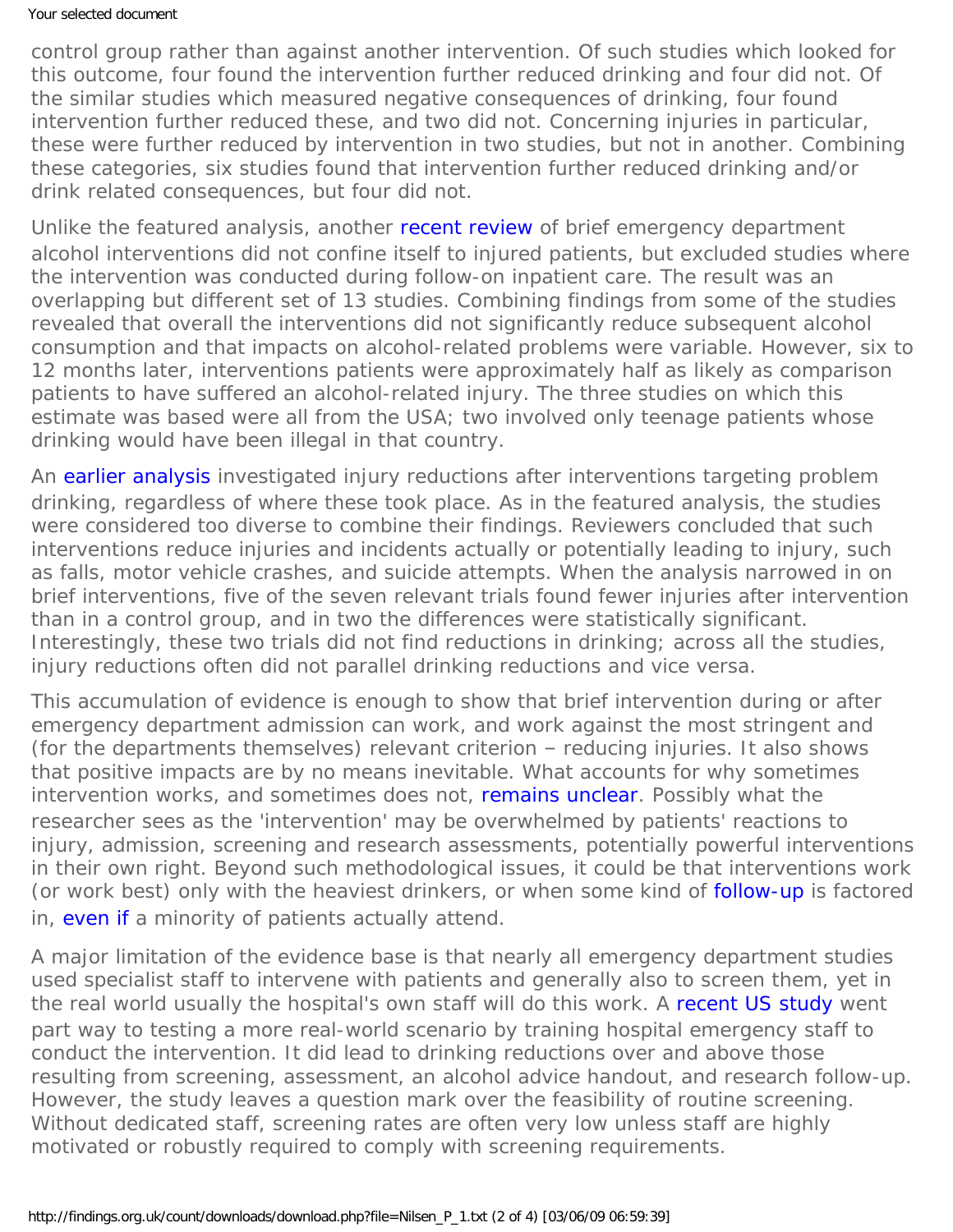## Your selected document

With varying degrees of specificity and enthusiasm, national strategies across the UK recognise the potential value of brief alcohol interventions in accident and emergency departments, but only in Scotland is there a specific requirement in the form of a brief intervention target for the health service, with emergency departments seen as a priority. Research is best developed in England, where a London hospital has shown such interventions can reduce later drinking and re-admissions, possibly an attractive finding for commissioners seeking to meet national targets to reduce alcohol-related hospital admissions. Further pilot studies are planned at nine departments. Details in [background](https://findings.org.uk/count/downloads/download.php?file=Nilsen_P_1_back.htm) [notes](https://findings.org.uk/count/downloads/download.php?file=Nilsen_P_1_back.htm).

Given this context, commissioners and emergency department managements may not feel alcohol screening and intervention initiatives are mandated either by the evidence or by national policy. However, neither should they ignore the possibility that patients' health can be improved, and department workloads relieved, by brief advice to risky drinkers identified through a rapid screening procedure and/or through [indications](#page-0-0) that the attendance was alcohol-related. If procedures permit, screening questions should be built in to routine assessment/triage procedures. Unless actively and continuously monitored and encouraged, screening may be applied haphazardly and to only a small proportion of the patients who could benefit. If possible the intervention should be conducted while the patient is waiting in the department or on the ward if admitted as an inpatient. If a follow-up reminder and progress check (in person or by telephone or letter) can be factored in, outcomes can be monitored and are likely also to be improved. More severely dependent patients require referral to treatment, preferably actively pursued then and there by hospital staff. A letter to the GPs of positive-screen patients would alert them to the need to pay attention to the patient's drinking, and offer a second chance of intervention if counselling in the hospital proved impractical or was refused.

Last revised 25 May 2009

▶ [Background notes](https://findings.org.uk/count/downloads/download.php?file=Nilsen_P_1_back.htm)

▶ [Comment on this entry](mailto:editor@findings.org.uk?Subject=Findings%20entry:%20A%20systematic%20review%20of%20emergency%20care%20brief%20alcohol%20interventions%20for%20injury%20patients)•▶ [Give us your feedback on the site \(one-minute survey\)](http://www.surveymonkey.com/s.aspx?sm=uLBdmFvYFCjgwOQYnKu_2flA_3d_3d)

Unable to obtain the document from the suggested source? Here's an [alternative](http://www.ncbi.nlm.nih.gov/pubmed/18083321).

## **Top 10 most closely related documents on this site. For more try a [subject](https://findings.org.uk/doc-search.htm) or [free text](https://findings.org.uk/doc-search_free.htm) search**

[Systematic review and meta-analyses of strategies targeting alcohol problems in emergency departments:](https://findings.org.uk/count/downloads/download.php?file=Havard_A_2.txt)  [interventions reduce alcohol-related injuries](https://findings.org.uk/count/downloads/download.php?file=Havard_A_2.txt) REVIEW ABSTRACT 2008

[Injury rate cut in heavy drinking accident and emergency patients](https://findings.org.uk/count/downloads/download.php?file=nug_8_3.pdf) NUGGET 2003

[Heavily drinking emergency patients cut down after referral for counselling](https://findings.org.uk/count/downloads/download.php?file=nug_12_6.pdf) NUGGET 2005

[Investing in alcohol treatment: brief interventions](https://findings.org.uk/count/downloads/download.php?file=Proudfoot_H_4.pdf) THEMATIC REVIEW 2002

[Emergency patients benefit from minimal alcohol intervention](https://findings.org.uk/count/downloads/download.php?file=nug_6_1.pdf) NUGGET 2001

[The impact of screening, brief intervention, and referral for treatment on emergency department patients'](https://findings.org.uk/count/downloads/download.php?file=ED_SBIRT_1.txt)  [alcohol use](https://findings.org.uk/count/downloads/download.php?file=ED_SBIRT_1.txt) ABSTRACT 2007

[Brief contact and written advice as effective as a longer talk for heavy drinking hospital patients](https://findings.org.uk/count/downloads/download.php?file=BI_ward.nug) NUGGET 2008